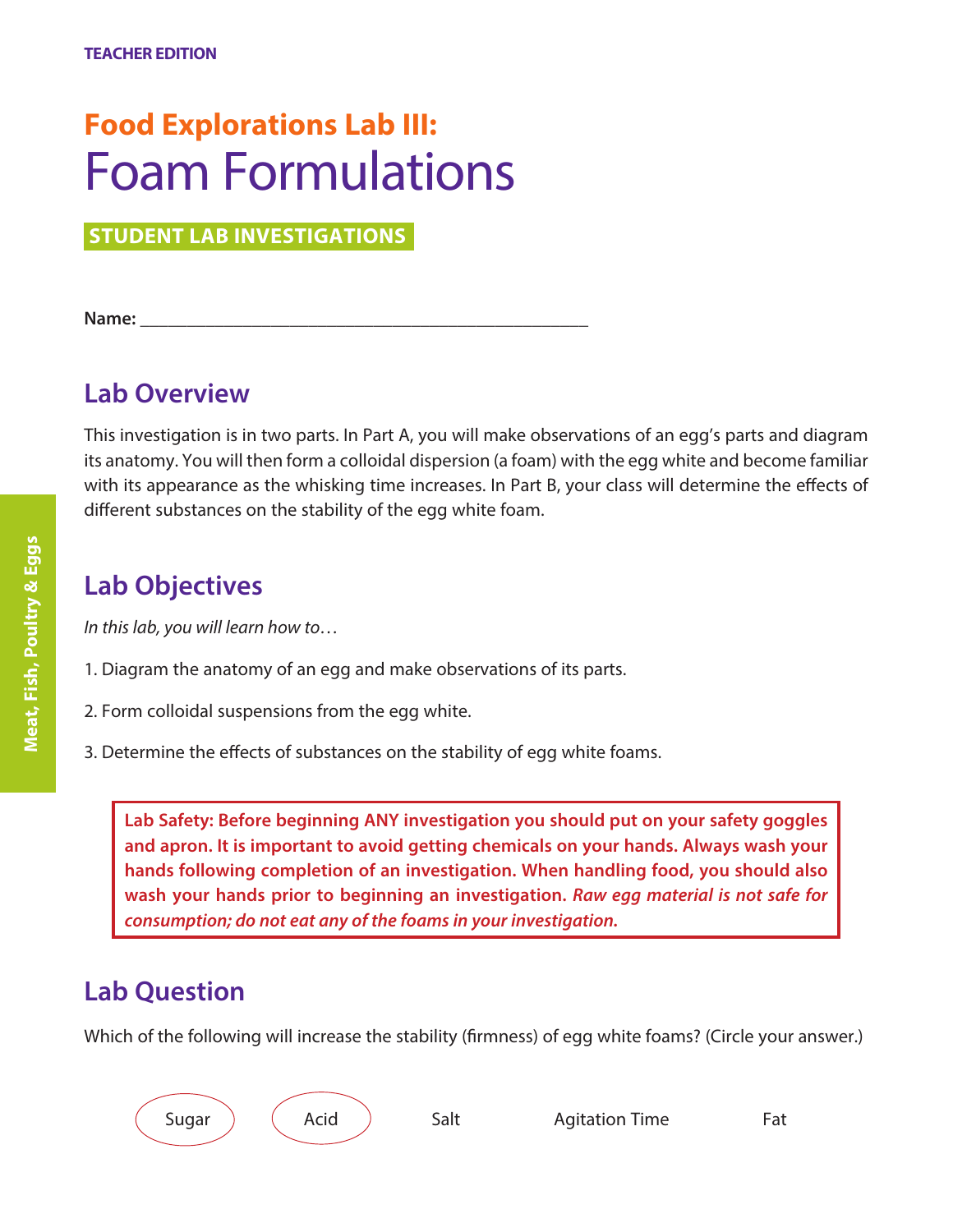**Predictions:** I predict the following substance(s) will increase the stability of egg white foam

\_\_\_\_\_\_\_\_\_\_\_\_\_\_\_\_\_\_\_\_\_\_\_\_\_\_\_\_\_\_\_\_\_\_\_\_\_\_\_\_\_\_\_\_\_\_\_\_\_\_\_\_\_\_\_\_\_\_\_\_\_\_\_\_\_\_\_\_\_\_\_\_\_\_ because…

# **PART A: Observation of Egg Anatomy & Stages of Foam Formation**

 **MATERIALS•**

1 egg 1 egg separator 2 small glass or steel bowls 1 paper plate 1 whisk or electric mixer 1 kitchen timer or stopwatch

### **PROCEDURE•**

- 1. Break your egg and separate the egg white from the egg yolk. Tap the egg lightly against the bowl to create a crack. Hold the egg separator over the small bowl. Using your fingers, pull apart the shell and dump the egg contents into the egg separator. The egg white should fall into the bowl with **gentle** shaking while the egg yolk stays in the egg separator. Be careful not to break the egg yolk. **Be sure no egg yolk mixes with your egg white.**
- 2. Once your egg whites have been prepared, you are ready to begin. Using the diagram found in the reading *Foaming Bonds* as a guide, describe your *visual* observations of the egg white, egg yolk, and eggshell in Table A under the column labeled "Physical Properties."
- 3. Draw a diagram of your egg's anatomy in the space provided. Neatly label the following in your diagram: outer membrane, inner membrane, shell, yolk, vitelline (yolk) membrane, air cell, chalazae, and albumen (egg white).
- 4. Using your whisk, beat the egg white in a small bowl. Whisk the egg white until it becomes foamy (i.e. foam on a recently poured carbonated drink). This is the "no peaks" stage. Use the timer to record how long it takes to reach this stage. Record the time and your observations of the foam in Table B under the column labeled "Appearance of Foam."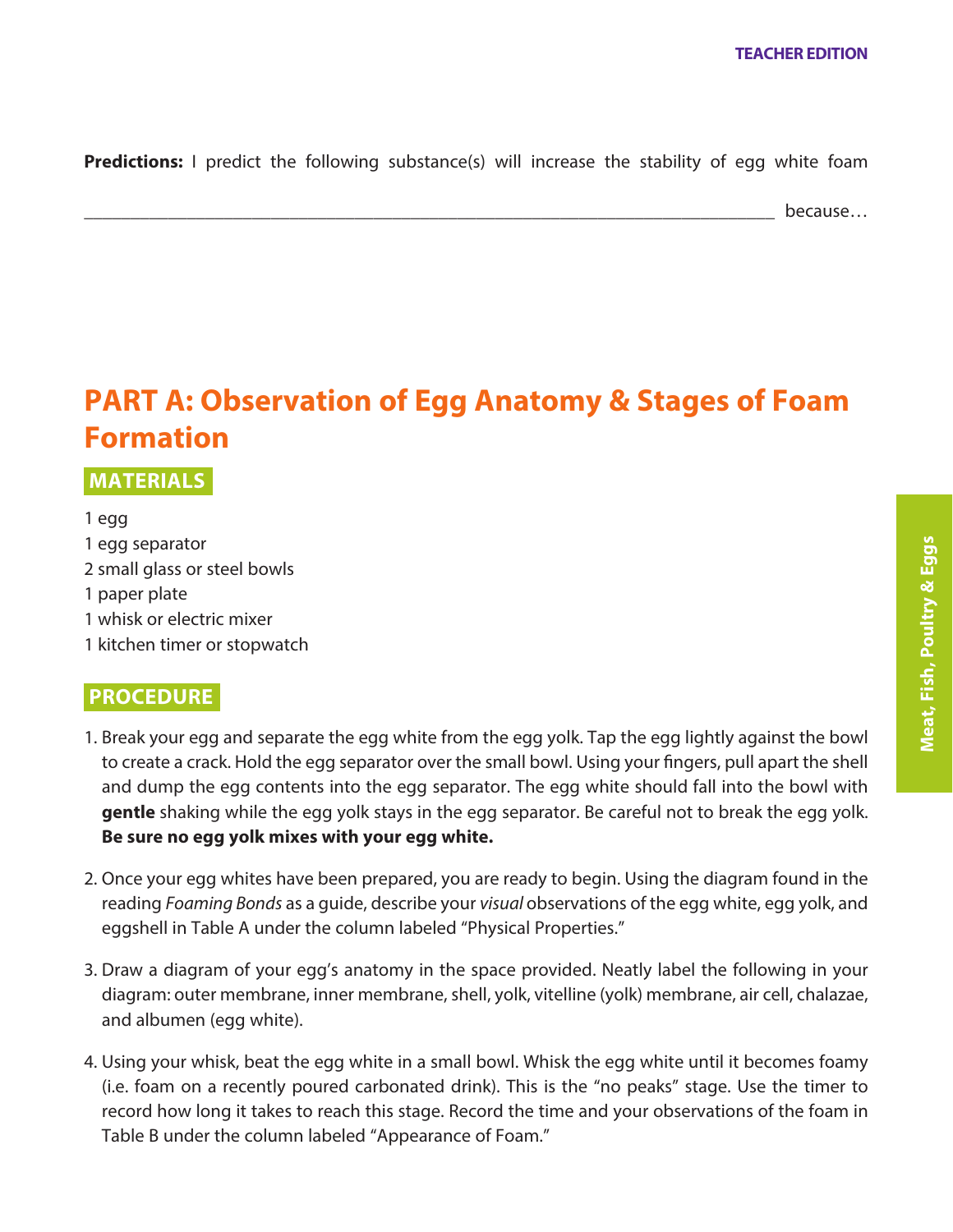- 5. Repeat Step 5 for each of the following:
	- a. *Soft Peaks*: Beat until egg whites form peaks that bend slightly at the tips. The foam should be shiny and moist. Record the time it takes to reach this stage and your observations of the foam in Table B.
	- b. *Stiff Peaks*: Beat the egg white until the foam no longer slips when the bowl is tilted. Record the time it takes to reach this stage and your observations of the foam in Table B.
	- c. *Overbeaten*: Beat the egg white until the foam begins to break down and become grainy. Liquid may begin to drain from the foam. Record the time it takes to reach this stage and your observations of the foam in Table B.

#### **Table A: Physical Properties of Eggs**

|                  | <b>Physical Properties</b> |
|------------------|----------------------------|
| <b>Egg White</b> | Clear liquid               |
| <b>Egg Yolk</b>  | Thick, yellow liquid       |
| <b>Egg Shell</b> | White and thin             |

**Egg Anatomy Diagram**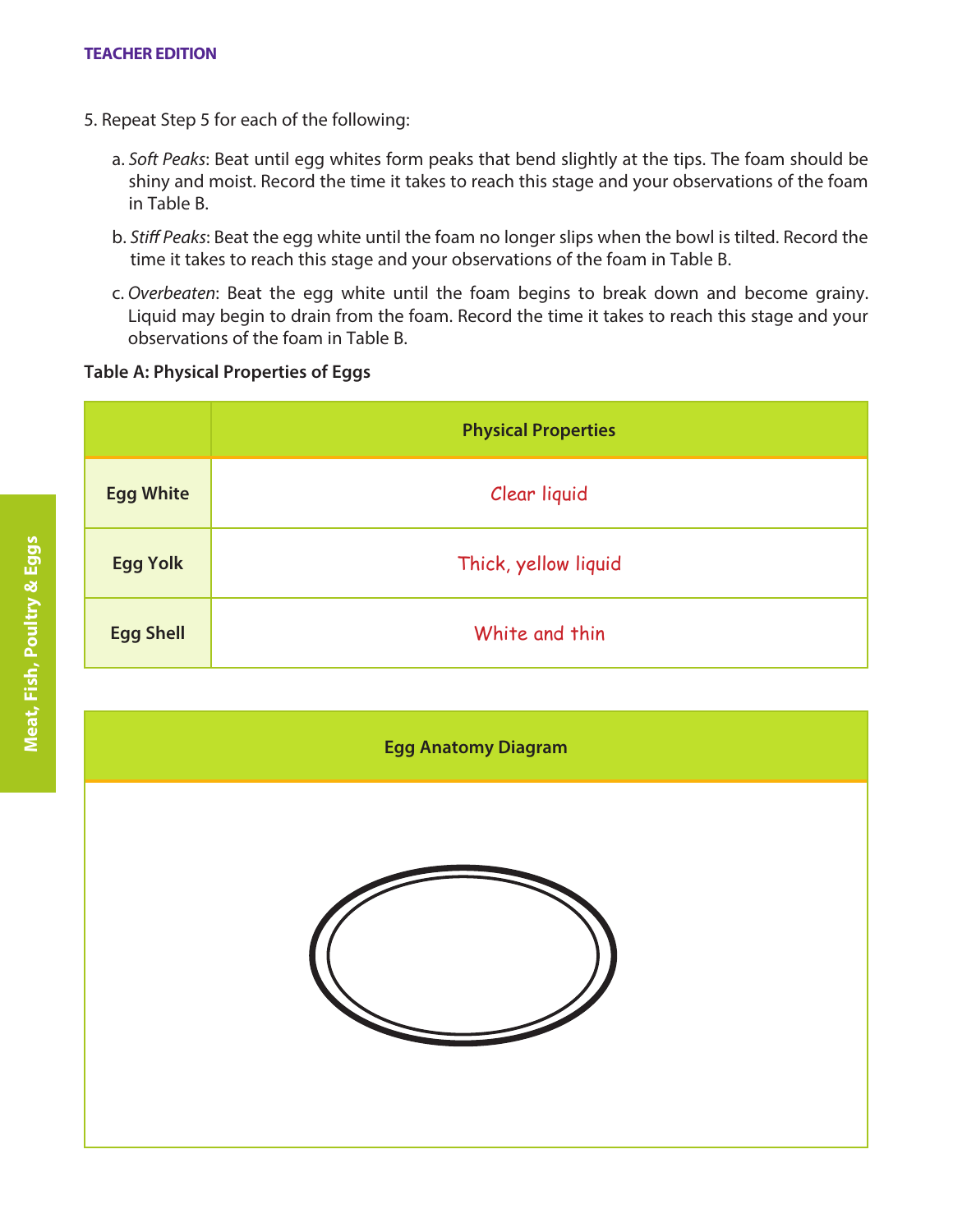### **Table B: Egg White Whisking Observations**

| <b>Stages</b>               | <b>Time to Stage</b><br>(Minutes) | <b>Appearance of Foam</b>                      |
|-----------------------------|-----------------------------------|------------------------------------------------|
| <b>No Peaks</b><br>(Frothy) | 2-3 minutes                       | Bubbly, frothy, lots of bubbles                |
| <b>Soft Peaks</b>           | 3-6 minutes                       | The peaks fall back down after being formed    |
| <b>Stiff Peaks</b>          | 2-3 minutes                       | The peaks stand up straight after being formed |
| <b>Overbeating</b>          | >3 minutes                        | Grainy and dull                                |

# **Conclusion:**

1. Describe how the color of the egg white changed as it moved from frothy to stiff peaks.

### Clear to white

2. As you continued to beat your egg white, what happened to the volume of the foam?

Volume increased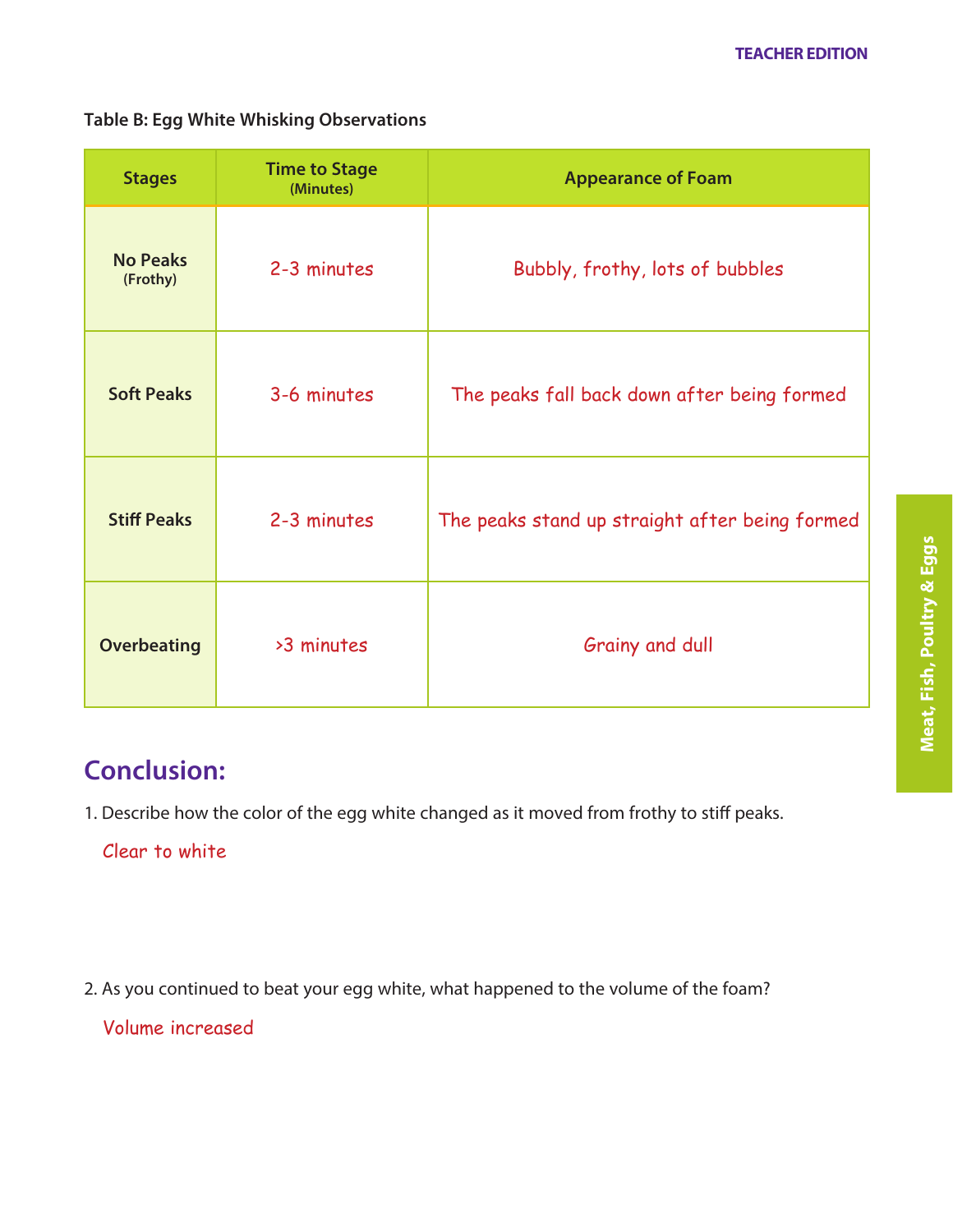#### **TEACHER EDITION**

3. As you continued to beat your egg white, how did the stability (firmness) of the foam change? Stability increased until overbeaten stage when egg white foam begins to breakdown.

4. Were the observed changes in the egg (liquid to foam) chemical or physical? Explain.

They were physical changes because the molecules were rearranged.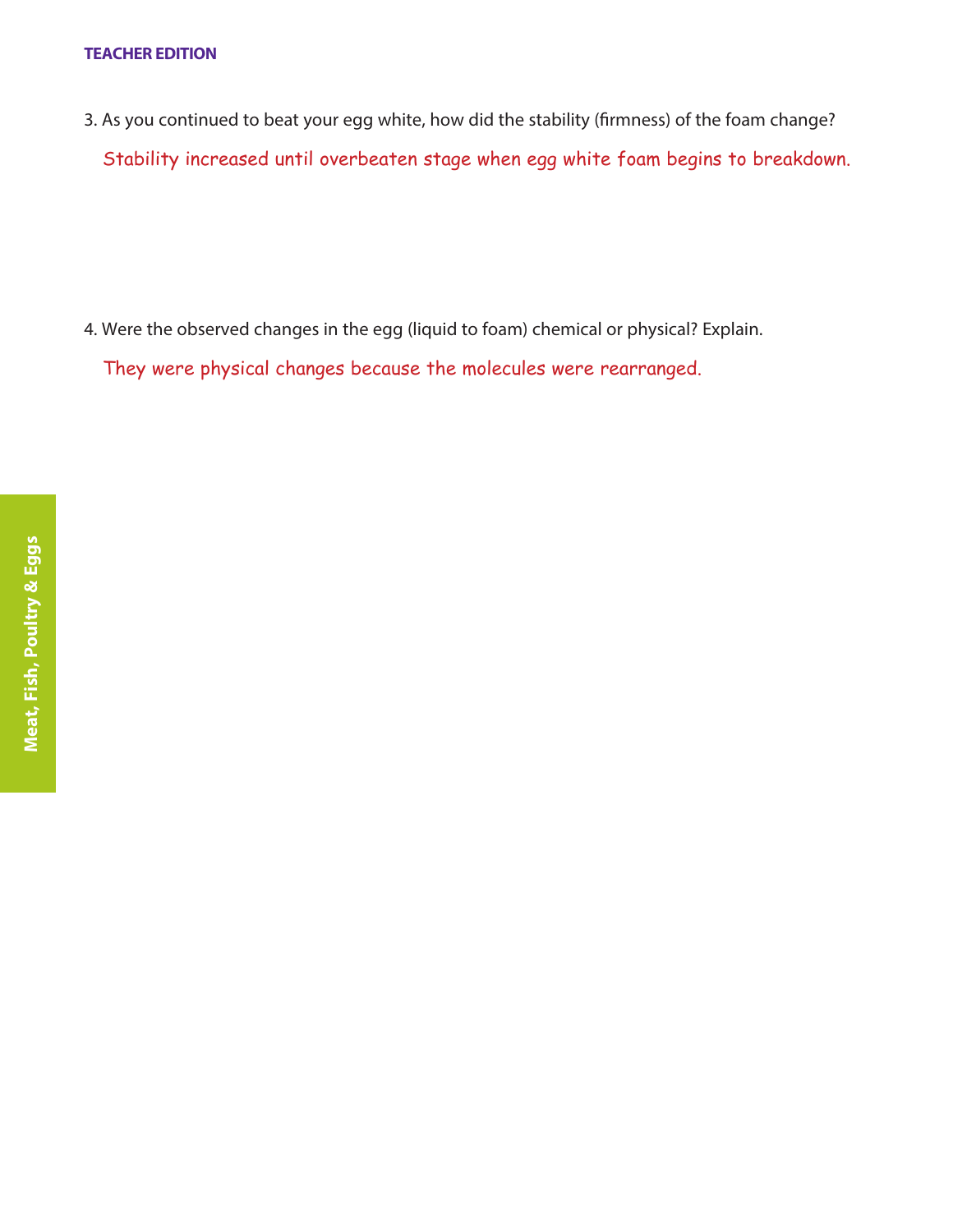# **PART B: Observation of Foam Emulsions**

Your teacher will begin by assigning each group 1 treatment.

**Assignment A:** Sugar

**Assignment B:** Acid

**Assignment C:** Fat

**Assignment D:** Salt

### **MATERIALS•**

1⁄8 cup (2 tablespoons) of egg white 1 small glass or steel bowl 1 whisk or electric mixer 1 rubber spatula 1 kitchen timer or stopwatch

1 set measuring spoons assigned treatment 1 funnel 1 10- or 25-mL graduated cylinders ruler

Obtain your assignment from you teacher. Record your group's assignment/treatment (sugar, acid, fat, or salt) below.

**My group's treatment is:**  $\blacksquare$ 

**Predictions:** Predict what will happen when you add your assigned treatment to the egg white. Will your treatment increase or decrease the egg white foam stability (firmness)? Why?

### **PROCEDURE•**

- 1. Using your whisk, beat the egg white. Whisk your new egg white until it becomes foamy or reaches the *no peak stage* (i.e. foam on a recently poured carbonated drink).
- 2. Once your egg white has become foamy, add your treatment.
	- Assignment A: *Treatment = Sugar* Add 1 teaspoon sugar to the frothy foam.
	- Assignment B: *Treatment = Acid* Add ¼ tablespoon acid to the frothy foam.
	- Assignment C: *Treatment = Fat* Add ¼ teaspoon of oil to the frothy foam.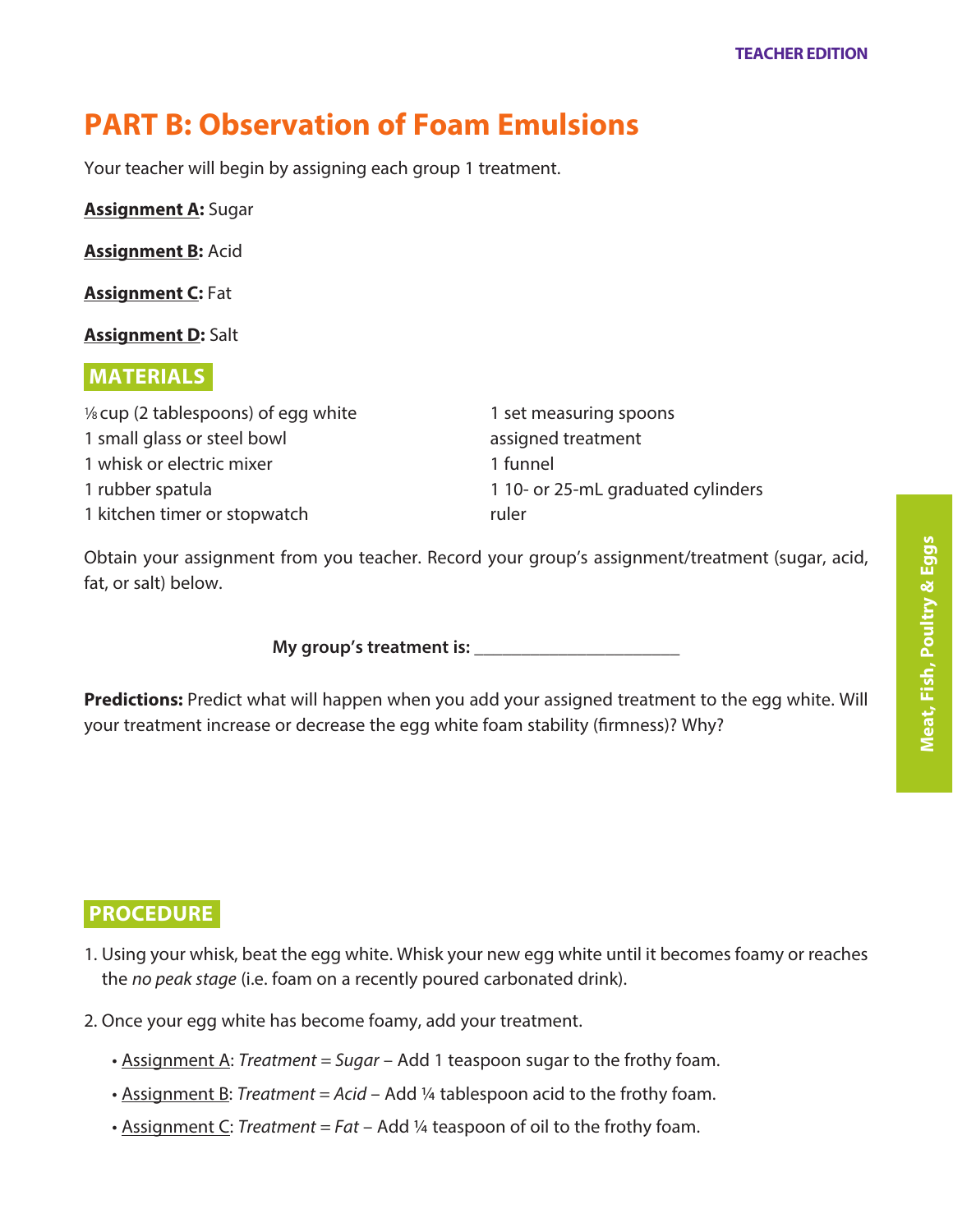#### **TEACHER EDITION**

- Assignment D: *Treatment = Salt* Add ¼ teaspoon salt to the frothy foam.
- 3. Continue to beat your egg white for 10-15 minutes or until soft peaks are obtained. Record your *visual* observations in Table A under the column labeled "Treatment." Be sure to describe the texture of the foam.
- 4. Using a rubber spatula, push the egg white foam into a funnel and flatten the top so it is level. Plug the bottom of the funnel with your thumb to ensure no liquid escapes.
- 5. Keeping the bottom of the funnel plugged, hold the base of the funnel next to the top of a counter or table. Stand a ruler upright on the counter and use it to measure the height of the foam. Record your results in Table B under the column "Treatment."
- 6. Place the funnel in a graduated cylinder and allow it to sit for 5 minutes. Record the volume of any fluid that drained into the cylinder in Table B.
- 7. Share the data with the other student groups and complete Table B using their data.

### **Table A: Egg White Treatment Observations**

|                  | <b>TREATMENT</b> |                                                                |
|------------------|------------------|----------------------------------------------------------------|
|                  | <b>Sugar</b>     | Smooth, shiny, white                                           |
| <b>Egg White</b> | <b>Acid</b>      | Smooth, porous, liquidy                                        |
| <b>Formation</b> | Fat              | Very liquidy, yellow, small amount of foam on the surface      |
|                  | Salt             | Very white, foamy mixture (more than acid) and very<br>liquidy |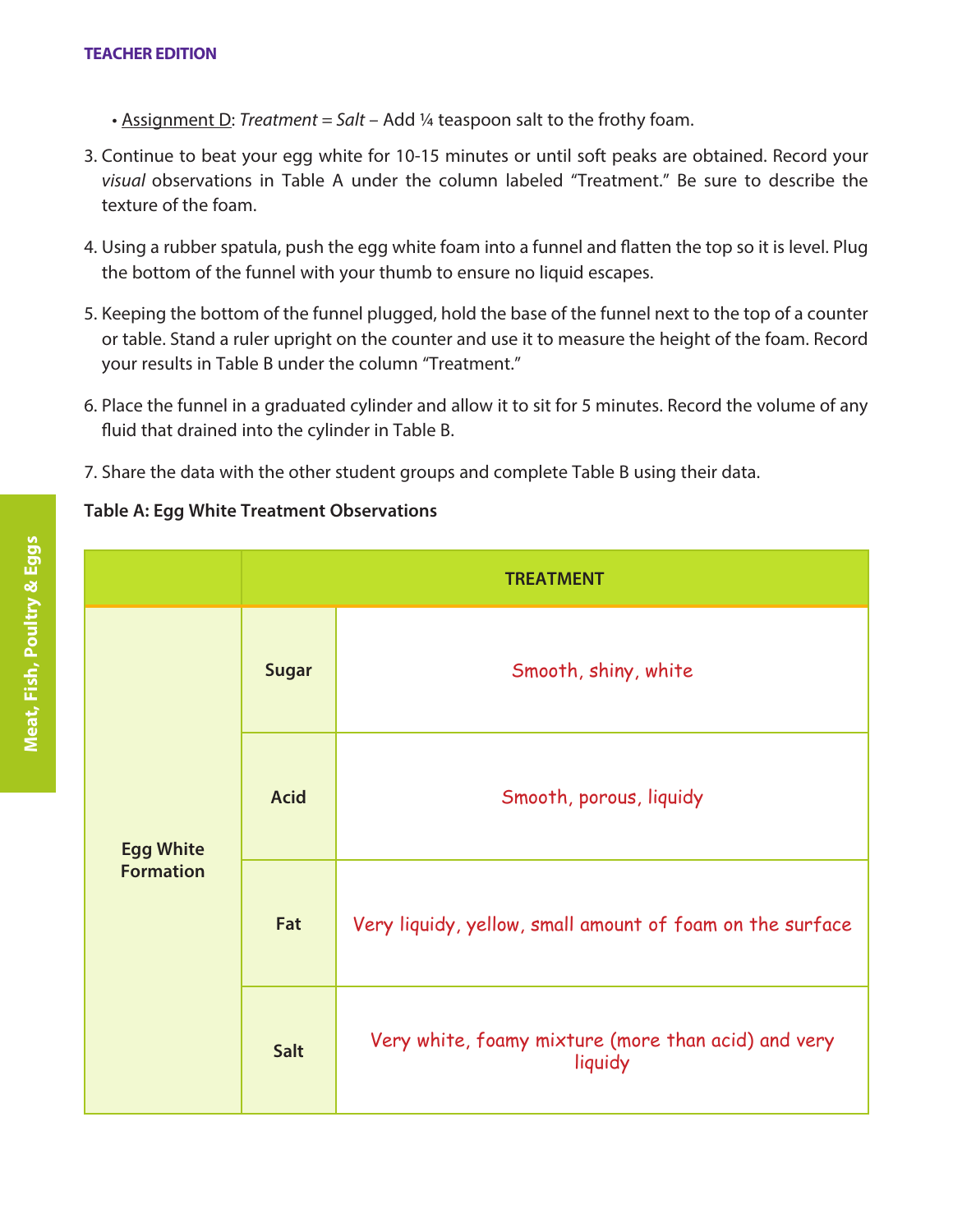#### **Table B: Foam Property Treatment Observations**

|                             | <b>TREATMENT</b> |         |
|-----------------------------|------------------|---------|
| <b>Foam Height</b><br>(cm)  | <b>Sugar</b>     | 14.5 cm |
|                             | <b>Acid</b>      | 10 cm   |
|                             | Fat              | 3 cm    |
|                             | Salt             | 2 cm    |
| <b>Foam Leakage</b><br>(mL) | <b>Sugar</b>     | 25 mL   |
|                             | <b>Acid</b>      | 30 mL   |
|                             | Fat              | 36 mL   |
|                             | Salt             | 40 mL   |

**TEACHER'S NOTE:** Numbers in the above tables are estimates only. Student values may vary.

# **Conclusion:**

1. Explain what foams are and how they form.

Foams are a colloidal dispersion of air in egg white. They are formed when the egg white is beaten, forcing air between the liquid molecules.

2. What two states of matter make up a foam?

Solid and liquid